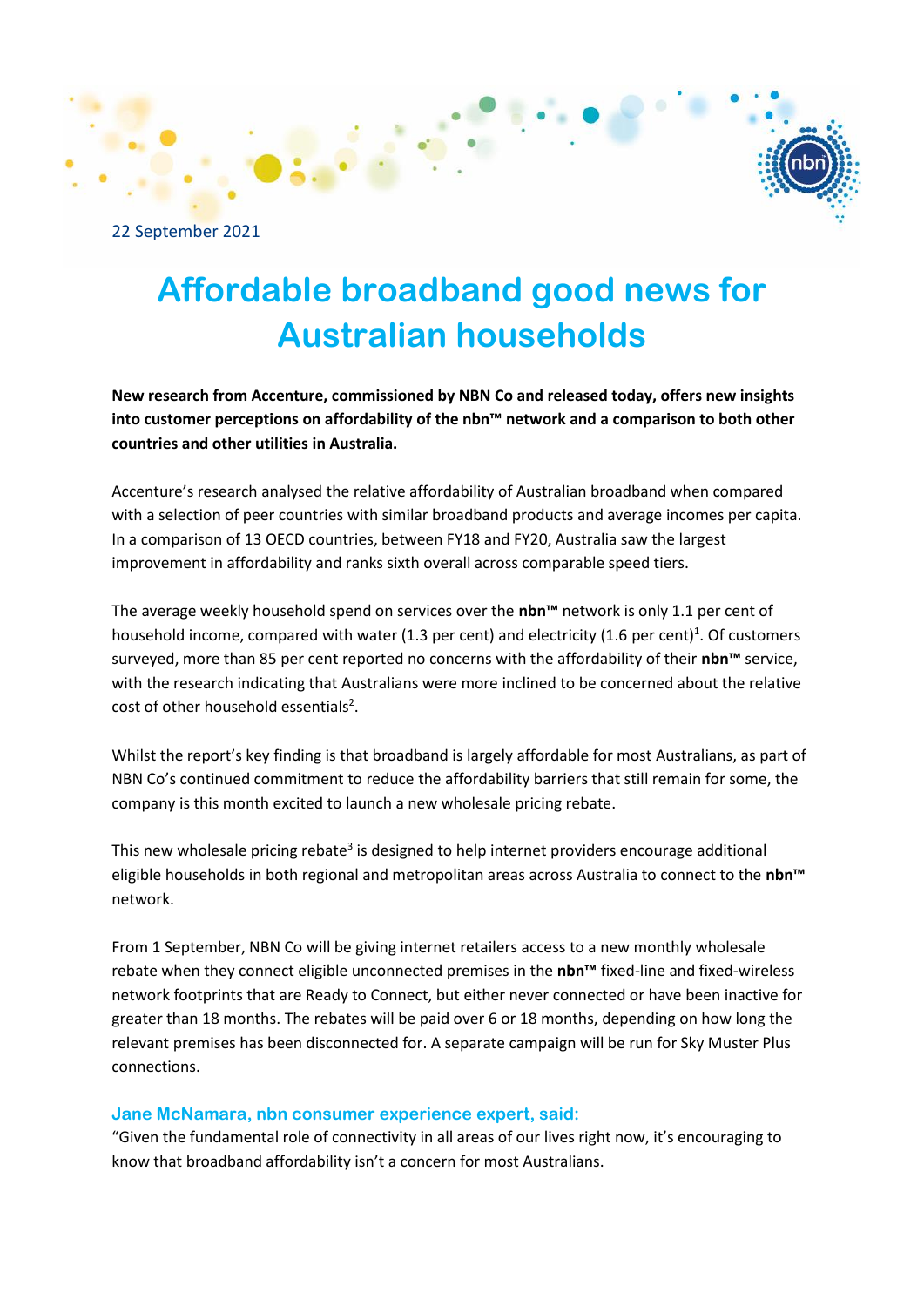"We are aware though there are still those both on and off our network for whom access or affordability of **nbn™** services remain a concern, and we're committed to continuing to work with the industry to address these barriers.

"Our new pricing rebate initiative launched this month is designed to support retailers to market their offers to the unconnected, helping reduce the affordability gap for unconnected households, across Australia, to help them benefit from access to high-speed broadband.

"We want to ensure unconnected Australians, especially those questioning whether they can afford the benefits of connectivity, are aware of the great deals in the market."

It is not the first time NBN Co has supported internet retailers in connecting eligible unconnected households. Launched in August 2020, the "Illuminate" offer<sup>4</sup> provided a 50 per cent discount on the wholesale price of most Fixed Line and Fixed Wireless services, for a period of 12 months.

With recent and ongoing lockdowns in various states and territories across Australia, NBN Co has also been supporting internet retailers with COVID relief payments for additional data demands in July and August, and has committed to extending credit relief payments to internet retailers in September and October, should the same thresholds for increased data demand be exceeded.

NBN Co continues to work to improve broadband access and affordability and lift the digital capability of Australia. Previous initiatives have included releasing the **nbn** [Digital Capability Tool](https://surveyv8.humanlistening.com/survey/08578e09-5cc0-44ff-915d-72fad9e2b848/0/d00c9f80-4b0c-45f8-96be-9739328960a8?resetsession=true) to help customers understand their digital skills and how to advance them, launching a COVID-19 relief package to support remote learning for low-income families, and a \$50 million residential financial hardship package.

# **Dr Andrew Charlton, Managing Director at Accenture Australia, said:**

"With Australians spending more time at home, bills for major household essential services may be at the forefront of personal finances.

"Our analysis of the customers surveyed has found that the current perception of the cost of services over the **nbn™** network is predominantly positive, especially with consumers spending more time online than ever before."

"This research builds on previous research from Accenture which revealed customers derive \$1,920 in value from their service every year, more than twice what they currently pay for their service. This equates to \$15.7 billion in the total value that connected Australian households derive from the **nbn™** network per annum."5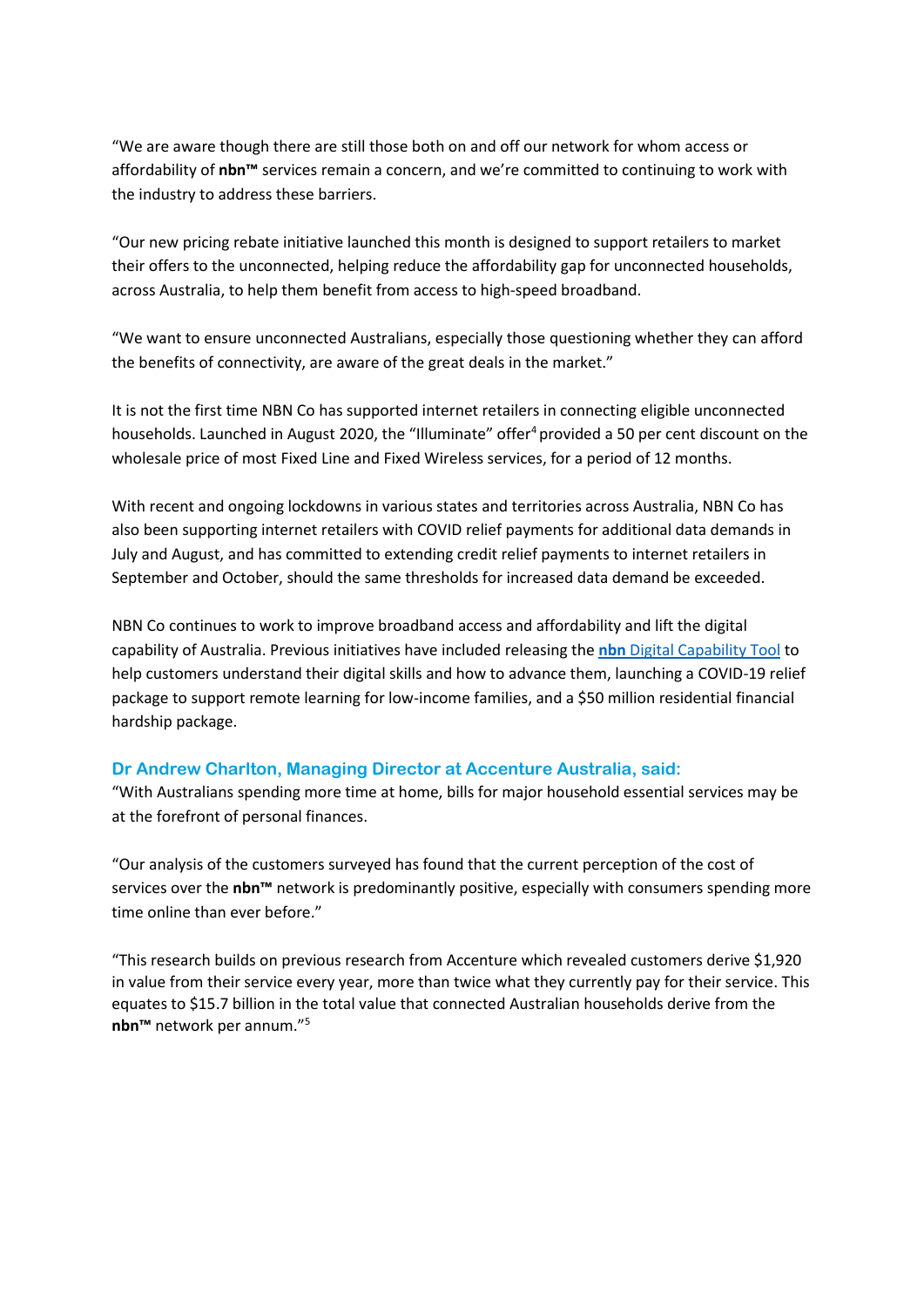# **Notes to Editors:**

- 1. Notes from 'Consumer affordability of nbn services' prepared by Accenture and commissioned by NBN Co, September 2021. The average monthly cost of services over the nbn™ network is \$16.8 \* 4.34 weeks = \$73. Weekly average household income is rounded to nearest \$100. Weekly income is post tax and calculated using the five AU income tax bracket rates across the ABS income quintile groups. Only non-bundled fixed line nbn™ plans are used to calculate the average price of plans. SOURCES: ABS Household Financial Resources 2020, CanstarBlue, AEMC Residential Electricity Price Reports December 2020, NBN Co internal data, Accenture Strategy analysis.
- 2. Notes from 'Consumer affordability of nbn services' prepared by Accenture and commissioned by NBN Co, September 2021: Consumer sentiment survey of 2,420 respondents in March 2021, Accenture Strategy. Results are based on the survey question 'How would you rate the following in terms of affordability? nbn, Electricity, Gas, Water'.
- 3. New wholesale pricing initiative:
	- a. Under the new wholesale pricing initiative, retailers will be able to access the monthly \$15 wholesale rebate two ways:
		- i. A rebate for six months for each premises that is connected, where the relevant order was placed between 1 September 2021 and 28 February 2023, across most of the wholesale speed tiers, if these premises have been Ready to Connect but either never connected, or inactive, for 18 to 24 months (provided that the retailer has met the applicable baseline number of connections). Retailers opting in later will have shorter campaign periods.
		- ii. Retailers can also access the rebate from 1 September 2021 for 18 months, if they connect a premises that has been Ready to Connect but either never connected or inactive for more than 24 months, where the relevant order was placed between 1 September 2021 and 28 February 2023 (provided that the retailer has met the applicable baseline number of connections). Retailers opting in later will have shorter campaign periods. To assist retailers to identify unconnected or inactive locations, NBN Co will be releasing a refreshed list of Location Identifiers every month.
	- b. To help internet retailers support Australian households in regional and remote areas get connected, NBN Co will also be introducing two new satellite incentives to help accelerate connectivity.
		- i. From 1 September to 30 November 2021, retailers will have access to six months of rebates per eligible service of between \$10 and \$25 if they upgrade customers from Sky Muster to Sky Muster Plus, provided that the retailer has met the applicable baseline number of connections.
		- ii. NBN Co will also be initiating a separate campaign that is currently planned to run from 1 September 2021 to 28 February 2023, where retailers will have access to 12 months of rebates of between \$10 and \$25 per eligible service, if they reconnect premises to Sky Muster Plus which have been inactive for greater than 90 days.
- 4. Illuminate offer details:
	- a. In August 2020, NBN Co announced it was broadening its First Timers' (Illuminate) discount, which offers providers a 50 per cent discount on the effective wholesale charge of most nbn speed tiers for premises that have not connected to the network and have passed their disconnection date by more than six months or have disconnected after having an active service for and have been inactive for more than six months.
	- Under the Illuminate offer, internet providers were given access to a 50 per cent discount on the wholesale price of most fixed line bundles and Fixed Wireless for a period of 12 months. The offer also allowed internet providers to migrate existing Education Assistance customers onto the illuminate offer for a period of 12 months at the expiry of the COVID Education Assistance package, 15 January 2021.
- 5. 'The nbn effect: How the nbn™ network adds value to our lives', prepared by Accenture and commissioned by NBN Co, August 2021

# **Resources:**

• Case study and imagery available on request.

#### **ENDS**